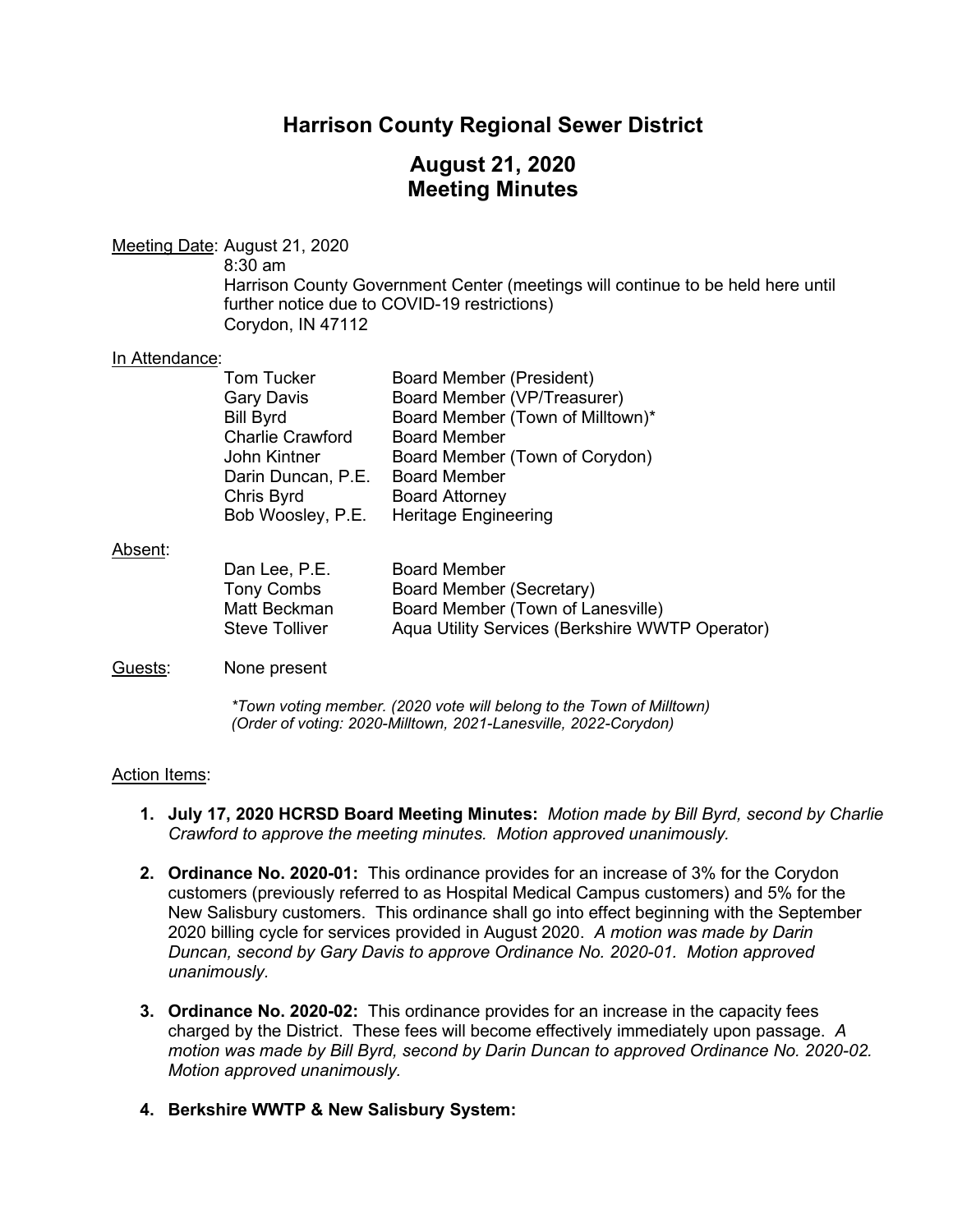HCRSD Mtg Minutes Aug 21, 2020 Page 2 of 4

- **a. Operations Report (July):** Steve Tolliver was unable to attend to the meeting due to a possible exposure to COVID. On behalf of Steve, Bob Woosley presented the monthly summary of the report. The plant met all permit requirements during the month of July. Due to the heavy rains experienced during the month the plant operated at a capacity of approximately 94% for the month. No motion was made on the report. Action will be taken on this report at the September meeting.
- **b. Emergency Repair at the WWTP Effluent Lift Station:** Bob Woosley reported the new pump has been installed, the second pump has also been repaired, and the gas bypass pump that was installed is also operational. Based on reports provided by Steve, all pumps operating at the same time now allow for the control of all flow thru the plant. The high level flows can now be managed with this arrangement of pumping.
- **c. Effluent FM:** Bob reported that during the TV work we found an existing automatic air relief valve (AARV) on the existing 4" FM. The valve is not operation and needs to be replaced. Preliminary estimates secured for this work indicated it will cost approximately \$9,000 to install a new AARV. Bob suggested he could check around to see if anyone has a used AARV that could be installed to allow us to limp along until the new FM is installed as a part of the future WWTP expansion project. The Board asked Bob to investigate this option before a decision is made.
- **d. Future Projects:** Bob presented a list of future projects for consideration.
	- **1) New Salisbury WWTP and Effluent FM Replacement Project: \$1.2M**
		- i. Expands capacity from 60k to 120k gpd. Upsizes effluent FM from 4" to 6".
	- **2) New Salisbury East Expansion Project \$250k**
		- i. Extends 8" sewer east along SR 64. Provides service to Insight Eyecare and others.
	- **3) New Salisbury South Expansion Project \$35,000 - \$500k**

- i. Extends service to the south portion of New Salisbury.
- ii. Provides service to future Veterinary Clinic.
- iii. Numerous options available for service (gravity versus FM option)
- **4) Berkshire Mobile Home Park Collection System Remediation \$300k**
	- i. Pipe lining of approximately half of their system.<br>ii. Entire system length is 7,700 LF.
	- Entire system length is 7,700 LF.
	- iii. This work would likely be paid for by the owners of the Mobile Home Park.
- **e. Berkshire WWTP and Effluent FM Improvements Project:** A discussion was held regarding the need to expand the WWTP and replace the existing effluent FM. Due to the current growth in the area (Kepley Fields and Apple Orchard developments) there is an immediately need to begin this project. Tom Tucker updated the Board on a call held with the Indiana State Revolving Fund (SRF) representatives last week regarding possible funding via SRF. To be eligible for SRF funding a Preliminary Engineering Report (PER) must be submitted and accepted by SRF. The Board requested that Bob Woosley prepare a fee proposal for completion and submittal of a PER for this project. Bob will present this to the Board at the September meeting.
- **f. Berkshire MHP Collection System Televising:** Bob reported the results of the televising performed indicated that the older part of the system is likely the area where infiltration is most significant. At this point the Board has expended thousands of dollars trying to tie down the exact sources of infiltration into the Berkshire collection system. The Board discussed having a following up meeting with SSK (owners of the system) to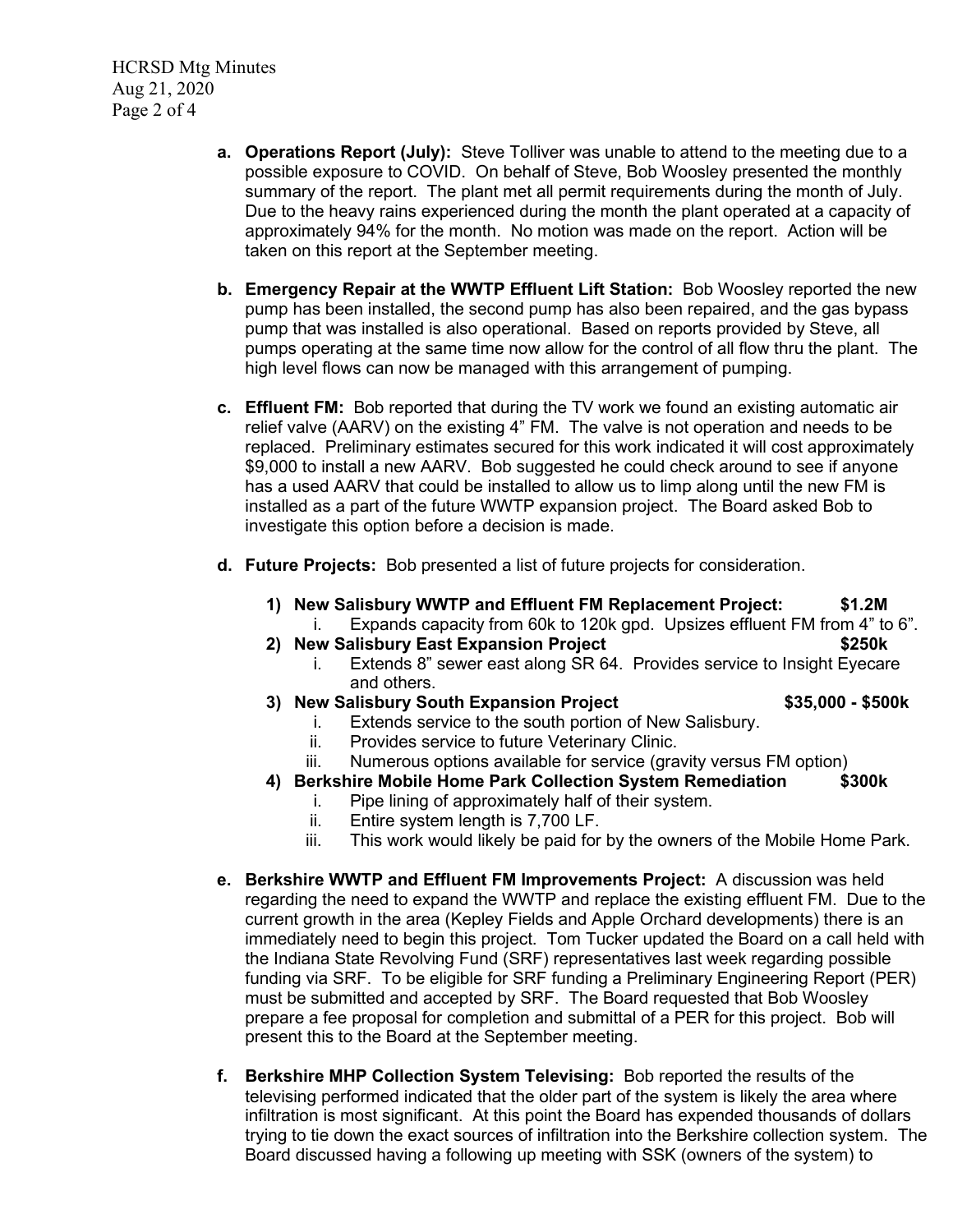HCRSD Mtg Minutes Aug 21, 2020 Page 3 of 4

> discuss the next steps prior to the Board reverting to charging them based on actual flows (versus the current method of using the water meter readings). The Board requested that Bob Woosley follow up with Steve Tolliver to determine how far back his he can trace the flow records for each lift station the feeds the WWTP. Bob will meet Steve and report back to the Board at the September meeting.

- **5. Private Development Inspection Policy:** This policy was discussed in January but never acted upon. It was supposed to have been approved in March but due to COVID it was never official adopted. *A motion was made by Darin Duncan, second by Gary Davis to approve the policy as presented with the following additional item to be added: "The developer will be required to pay the District for any time the District's engineer spends on the project for review and coordination of submittals." Motion approved unanimously.* Chris Byrd will bring an updated policy reflecting the noted changes to the September meeting for signature.
- **6. Poplar Trace Development:** Tom Tucker informed the Board the Town of Corydon has informed him they may be considering charging the District based on one meter and not individual residential meters. They are considering the installation of a 6" water meter and charging the district based on that meter size. The Board has serious concerns regarding this method. 1) Has the Town spoken to Ramsey about placing a 6" meter on Ramsey's line? 2) The math simply does not work. If we only have one home connected and we are charging our customer for a residential meter while Corydon is charging the District for a 6" meter then the District loses money each month. Tom is going to go back before the Town to try to explain the difficulties and issues with doing it this way. The District prefers to keep it simple and charge us for each connection made.

### **7. Treasurers Report:**

- **a.** *Motion made by Bill Byrd, second by Darin Duncan to approve the July Treasurer's Report. Motion approved unanimously.*
- **b.** *Motion made by Gary Davis, second by Charlie Crawford to pay the following claims. Motion approved unanimously.*

#### *District Checking Account:*

| i. Harrison REMC-WWTP electric service                                 | \$1,396.19  |
|------------------------------------------------------------------------|-------------|
| ii. Duke Energy - lift station electric service                        | \$44.12     |
| iii. Town of Corydon - July sewer bills                                | \$9,743.68  |
| iv. Aqua Utility Services - WWTP Op., LS Maint., Misc. Maint.          | \$6,113.04  |
| v. Lanesville Utilities - July sewer bills                             | \$552.33    |
| vi. S&K Equipment - purchase of pump for WWTP                          | \$4,752.00  |
| vii. CAN Surety - annual surety bond premium                           | \$147.00    |
| viii. Heritage Eng. - retainer/website hosting/OCRA grant              | \$2,706.05* |
| ix. Heritage Eng. - Hydromax TV Berkshire collection system \$6,000.00 |             |
|                                                                        |             |

*\*Full invoice not paid. Inspection costs removed. Board asked that Heritage invoice the Developers of Kepley Fields and Poplar Trace for this effort per the Inspection Policy adopted at today's meeting.*

#### Next Meeting:

Regular Board Meeting: **Friday September 18, 2020 at 8:30 am** at the Harrison County Community Foundation Building.